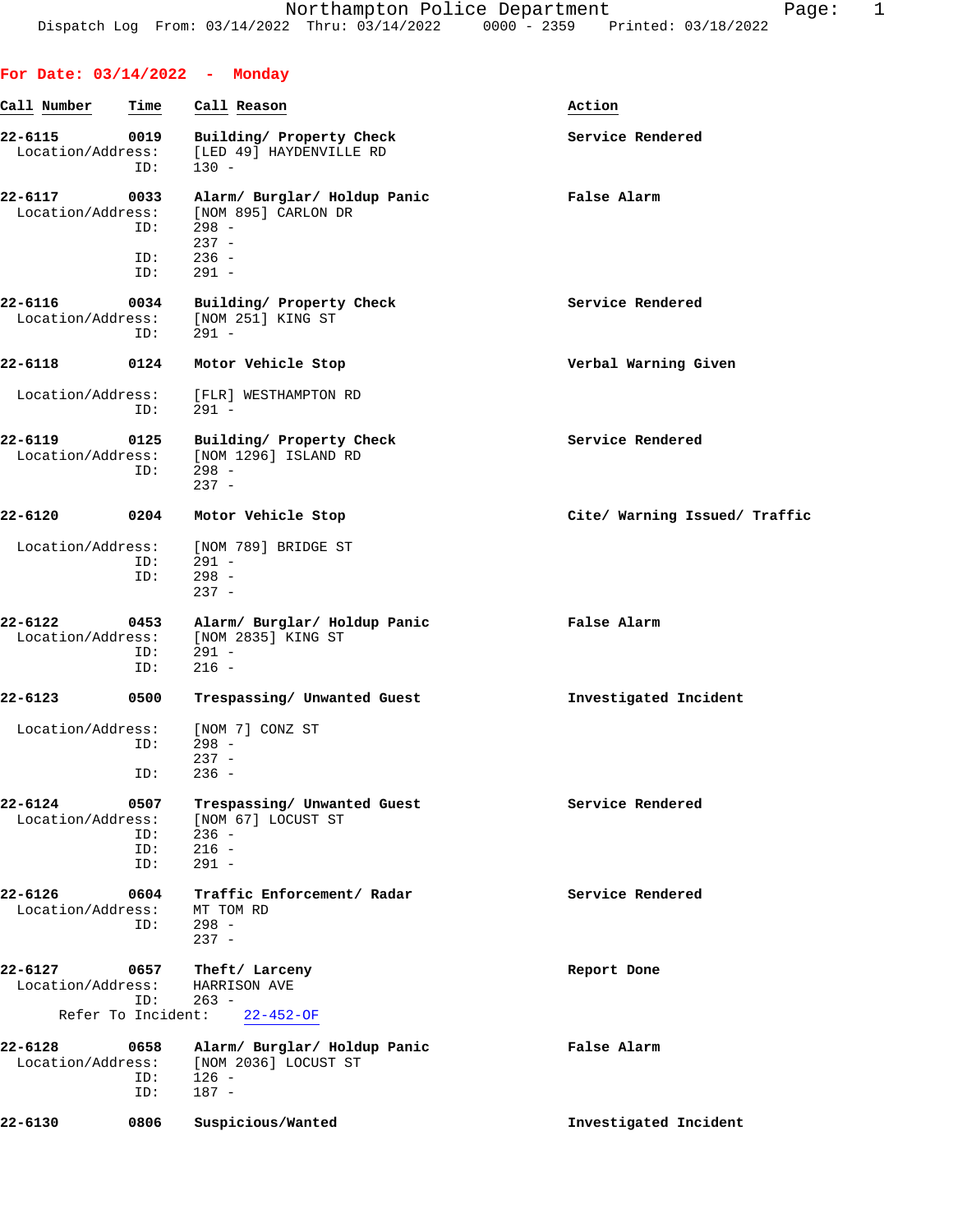|                                                    |                    | Northampton Police Department                                          | 2<br>Page:<br>Dispatch Log From: 03/14/2022 Thru: 03/14/2022 0000 - 2359 Printed: 03/18/2022 |
|----------------------------------------------------|--------------------|------------------------------------------------------------------------|----------------------------------------------------------------------------------------------|
| Location/Address:                                  | ID:                | [NOM 2035] LOCUST ST<br>$126 -$                                        |                                                                                              |
| 22-6132<br>Location/Address:                       | 0826<br>ID:<br>ID: | Alarm/ Burglar/ Holdup Panic<br>[FLR 147] MAIN ST<br>191 -<br>$187 -$  | False Alarm                                                                                  |
| 22-6133<br>Location/Address:                       | 0910<br>ID:        | Theft/ Larceny<br>[NOM 28] ELM ST<br>$157 -$                           | Report Done                                                                                  |
| Refer To Incident:                                 |                    | $22 - 453 - OF$                                                        |                                                                                              |
| 22-6135                                            | 0917               | Motor Vehicle Stop                                                     | Cite/ Warning Issued/ Traffic                                                                |
| Location/Address:                                  | ID:                | PLEASANT ST + MAIN ST<br>197 -                                         |                                                                                              |
| 22-6137<br>Location/Address:                       | 0948<br>ID:        | Alarm/ Burglar/ Holdup Panic<br>[FLR 147] MAIN ST<br>$187 -$           | Service Rendered                                                                             |
| 22-6138<br>Location/Address:                       | 0950<br>ID:        | Property, Lost/Found<br>[NOM 1948] MAIN ST<br>$230 -$                  | Service Rendered                                                                             |
| 22-6140<br>Location/Address:                       | 1041<br>ID:        | Suspicious/Wanted<br>[LED 8] SPRING ST<br>187 -                        | Service Rendered                                                                             |
| 22-6141                                            | 1046               | Motor Vehicle Stop                                                     | Verbal Warning Given                                                                         |
| Location/Address:                                  | ID:                | [NOM 2509] SOUTH ST<br>$191 -$                                         |                                                                                              |
| 22-6144<br>Location/Address:                       | 1102<br>ID:        | Theft/ Larceny<br>[LED 35] RIVER RD<br>$187 -$                         | Report Done                                                                                  |
| Refer To Incident:                                 |                    | $22 - 454 - OF$                                                        |                                                                                              |
| $22 - 6145$<br>Location/Address:                   | 1107               | Parking Violation<br>[NOM 99] ARMORY ST                                | Vehicle Towed                                                                                |
| 22-6147<br>Location/Address:<br>Refer To Incident: | 1127<br>ID:        | Theft/ Larceny<br>[LED] SHEPHERDS HOLLOW<br>$187 -$<br>$22 - 455 - OF$ | Report Done                                                                                  |
|                                                    |                    |                                                                        |                                                                                              |
| 22-6151<br>Location/Address:                       | 1222               | Private/Trespass/ Parking Tow<br>WILLIAMS ST                           | Vehicle Towed                                                                                |
| 22-6152<br>Location/Address:                       | 1240<br>ID:        | Theft/ Larceny<br>[LED 35] RIVER RD<br>$187 -$                         | Report Done                                                                                  |
| Refer To Incident:                                 |                    | $22 - 456 - OF$                                                        |                                                                                              |
| 22-6156<br>Location/Address:                       | 1324<br>ID:        | Traffic Accident<br>[NOM 2020] MAIN ST<br>$230 -$                      | Service Rendered                                                                             |
| 22-6157                                            | 1331               | Juvenile Problem                                                       | Investigated Incident                                                                        |
| Location/Address:                                  | ID:<br>ID:         | [FLR 1223] BURTS PIT RD<br>187 -<br>$157 -$                            |                                                                                              |
|                                                    | ID:                | $126 -$                                                                |                                                                                              |
| 22-6159<br>Location/Address:                       | 1345<br>ID:        | Suspicious/Wanted<br>[NOM 188] CENTER ST<br>$171 -$                    | Report Done                                                                                  |
| Refer To Incident:                                 |                    | $22 - 457 - OF$                                                        |                                                                                              |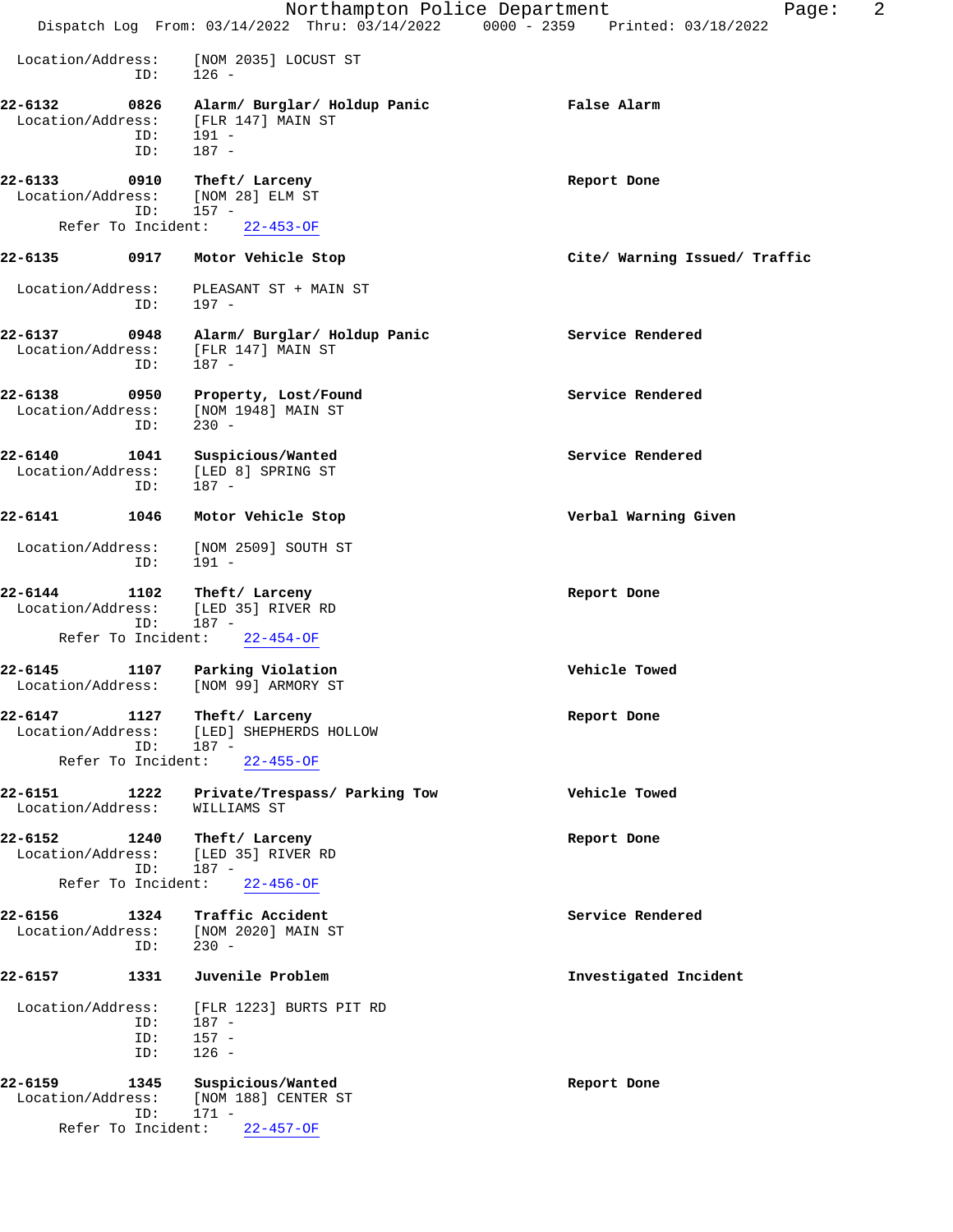| 22-6163            | 1414 | Disturbance                   | Report Done                                                                                                                                                                |
|--------------------|------|-------------------------------|----------------------------------------------------------------------------------------------------------------------------------------------------------------------------|
| Location/Address:  |      | [NOM 810] MAIN ST             |                                                                                                                                                                            |
|                    | ID:  | 197 -                         |                                                                                                                                                                            |
|                    | ID:  | $187 -$                       |                                                                                                                                                                            |
|                    | ID:  | $230 -$                       |                                                                                                                                                                            |
|                    | ID:  | $204 -$                       |                                                                                                                                                                            |
|                    |      | Refer To Incident: 22-459-OF  |                                                                                                                                                                            |
|                    |      |                               | Additional Activity: $\overline{03/14/2022}$ 1453 Hooten-3146, Justin Other 0 Hrs 44 Min<br>Additional Activity: $03/14/2022$ 1453 Dzialo - 2519, Brent Other 0 Hrs 44 Min |
|                    |      |                               |                                                                                                                                                                            |
| 22-6165            | 1428 | Weapons/Firearms*             | Investigated Incident                                                                                                                                                      |
|                    |      |                               |                                                                                                                                                                            |
| Location/Address:  |      | [NOM 28] ELM ST               |                                                                                                                                                                            |
|                    | ID:  | 171 -                         |                                                                                                                                                                            |
|                    | ID:  | $204 -$                       |                                                                                                                                                                            |
|                    | ID:  | $207 -$                       |                                                                                                                                                                            |
|                    | ID:  | 247 -                         |                                                                                                                                                                            |
|                    | ID:  | $270 -$                       |                                                                                                                                                                            |
|                    | ID:  | 191 -                         |                                                                                                                                                                            |
|                    | ID:  | 197 -                         |                                                                                                                                                                            |
|                    | ID:  | $204 -$                       |                                                                                                                                                                            |
|                    | ID:  | $230 -$                       |                                                                                                                                                                            |
|                    | ID:  | $263 -$                       |                                                                                                                                                                            |
|                    | ID:  | $277 -$                       |                                                                                                                                                                            |
|                    |      | Refer To Incident: 22-460-OF  |                                                                                                                                                                            |
|                    |      |                               | Additional Activity: 03/14/2022 1453 Kohl - 3147, Andrew 0ther 1 Hrs 52 Min                                                                                                |
|                    |      |                               |                                                                                                                                                                            |
| 22-6167            | 1522 | Suspicious/Wanted             | Investigated Incident                                                                                                                                                      |
| Vicinity of:       |      | [NOM 1078] ROUNDHOUSE PLZ     |                                                                                                                                                                            |
|                    | ID:  | $248 -$                       |                                                                                                                                                                            |
|                    | ID:  | $292 -$                       |                                                                                                                                                                            |
|                    |      |                               |                                                                                                                                                                            |
| 22-6168            | 1542 | Parking Violation             | Investigated Incident                                                                                                                                                      |
| Location/Address:  |      | PLEASANT ST                   |                                                                                                                                                                            |
|                    | ID:  | $292 -$                       |                                                                                                                                                                            |
|                    |      |                               |                                                                                                                                                                            |
| 22-6170            | 1553 | Theft/ Larceny                | Report Done                                                                                                                                                                |
| Location/Address:  |      | [NOM 28] ELM ST               |                                                                                                                                                                            |
|                    | ID:  | $121 -$                       |                                                                                                                                                                            |
| Refer To Incident: |      | $22 - 462 - 0F$               |                                                                                                                                                                            |
| 22-6172            | 1627 | Motor Vehicle Stop            | Cite/ Warning Issued/ Traffic                                                                                                                                              |
|                    |      |                               |                                                                                                                                                                            |
| Vicinity of:       |      | [NOM 2548] PLEASANT ST        |                                                                                                                                                                            |
|                    | ID:  | $292 -$                       |                                                                                                                                                                            |
| 22-6173            | 1633 | Traffic Accident              | Investigated Incident                                                                                                                                                      |
|                    |      |                               |                                                                                                                                                                            |
| Location/Address:  |      | [NOM 246] KING ST             |                                                                                                                                                                            |
|                    | ID:  | $248 -$                       |                                                                                                                                                                            |
|                    |      |                               |                                                                                                                                                                            |
| 22-6174            | 1657 | Public Service, Check Welfare | Investigated Incident                                                                                                                                                      |
|                    |      |                               |                                                                                                                                                                            |
| Location/Address:  |      | [NOM 7] CONZ ST               |                                                                                                                                                                            |
|                    | ID:  | $242 -$                       |                                                                                                                                                                            |
|                    |      |                               |                                                                                                                                                                            |
| 22-6175            | 1710 | Park and Walk                 | Service Rendered                                                                                                                                                           |
| Location/Address:  |      | [NOM 933] MAIN ST             |                                                                                                                                                                            |
|                    | ID:  | $292 -$                       |                                                                                                                                                                            |
|                    | ID:  | $277 -$                       |                                                                                                                                                                            |
| 22-6176            | 1726 |                               | Verbal Warning Given                                                                                                                                                       |
|                    |      | City Ordinance Violation      |                                                                                                                                                                            |
| Location/Address:  |      | [NOM 933] MAIN ST             |                                                                                                                                                                            |
|                    | ID:  | $292 -$                       |                                                                                                                                                                            |
|                    |      |                               |                                                                                                                                                                            |
| 22-6177            | 1735 | Motor Vehicle Stop            | Cite/ Warning Issued/ Traffic                                                                                                                                              |
|                    |      |                               |                                                                                                                                                                            |